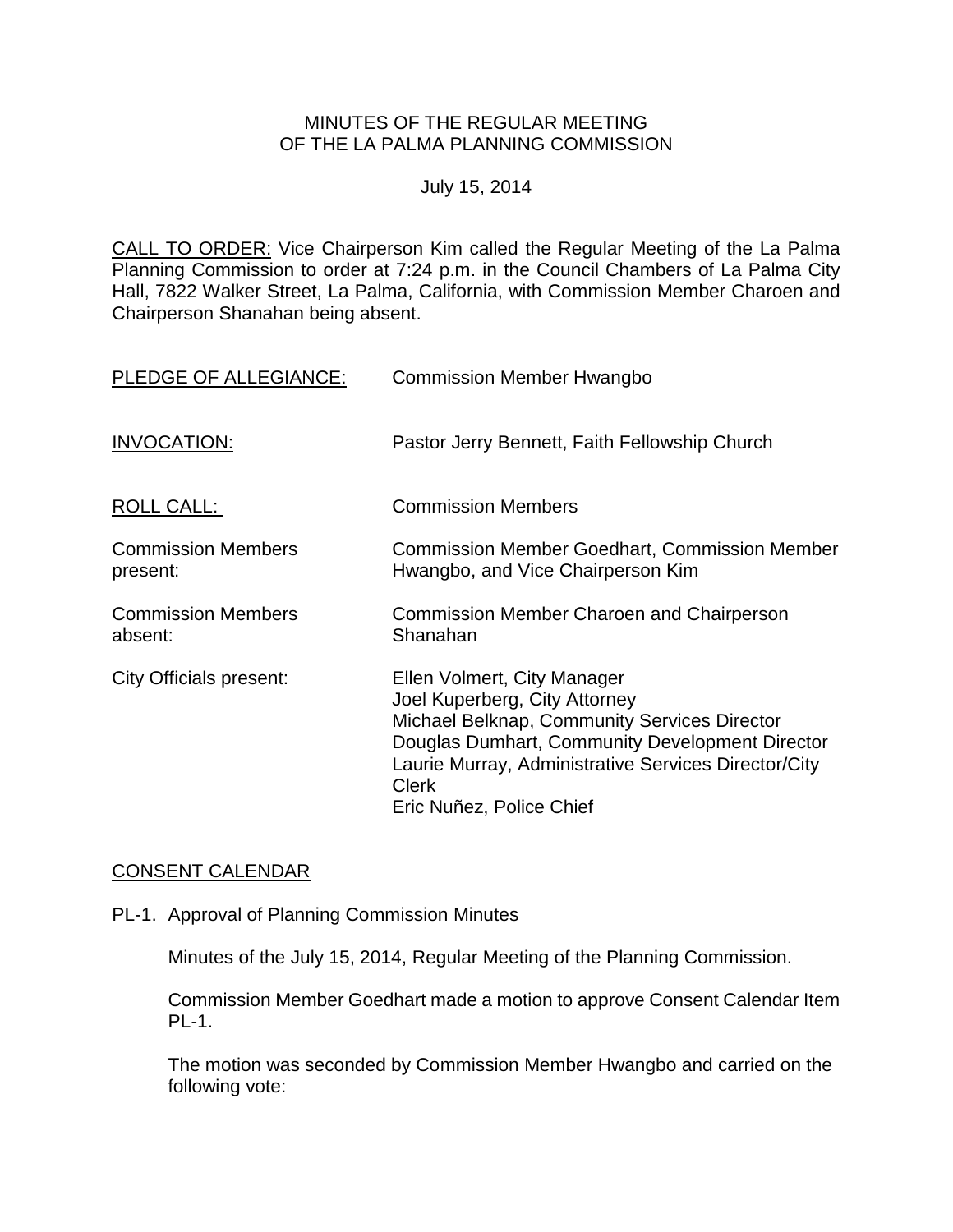| AYES:   | <b>Commission Member Goedhart, Commission</b><br>Member Hwangbo, and Vice Chairperson Kim |
|---------|-------------------------------------------------------------------------------------------|
| NOES:   | <b>None</b>                                                                               |
| ABSENT: | <b>Commission Member Charoen and Chairperson</b><br>Shanahan                              |

# [PUBLIC HEARINGS](http://lapalma.granicus.com/MediaPlayer.php?view_id=&clip_id=839&meta_id=111384)

- PL-2. [Amendment to Precise Plan 62 and Amendment to](http://lapalma.granicus.com/MediaPlayer.php?view_id=&clip_id=839&meta_id=111385) Conditional Use Permit 35 (La [Palma United Methodist Church Phase II: New Fellowship Building and Infant Cry](http://lapalma.granicus.com/MediaPlayer.php?view_id=&clip_id=839&meta_id=111385)  [Room Addition at 8111 Walker Street\)](http://lapalma.granicus.com/MediaPlayer.php?view_id=&clip_id=839&meta_id=111385)
	- a) [Vice Chairperson Kim opened the](http://lapalma.granicus.com/MediaPlayer.php?view_id=&clip_id=839&meta_id=111386) Public Hearing at 7:25 p.m.
	- b) [Associate Planner Hutter gave the](http://lapalma.granicus.com/MediaPlayer.php?view_id=&clip_id=839&meta_id=111387) Staff Report
	- c) [Public Input:](http://lapalma.granicus.com/MediaPlayer.php?view_id=&clip_id=839&meta_id=111388)

No members of the public wished to speak.

- d) [Vice Chairperson Kim closed the](http://lapalma.granicus.com/MediaPlayer.php?view_id=&clip_id=839&meta_id=111389) Public Hearing at 7:47 p.m.
- e) [Commission Comments and Questions:](http://lapalma.granicus.com/MediaPlayer.php?view_id=&clip_id=839&meta_id=111390)

Discussion ensued regarding the United Methodist Church (UMC) being established since 1969; that the original plans for this site had three proposed buildings that were much larger than what exists now; appreciation to the congregation for making the upgrades to this property that beautifies the City; support for investing in children's programs; that construction could commence in early Fall prior to the rainy season; that the UMC congregation would reach out to adjacent neighbors if problems arose during the construction period.

f) Adopt a Resolution approving Amendment to Precise Plan 62 and Conditional Use Permit 35 for the proposed 10,576 square foot fellowship building two-story fellowship building and 189 square foot infants cry room addition to the United Methodist Church at 8111 Walker Street - Phase II.

Commission Member Hwangbo made a motion to adopt Resolution No. PC 2014-03 approving the Amendment to Precise Plan 62 and Conditional Use Permit 35 for the proposed 10,576 square foot fellowship building two-story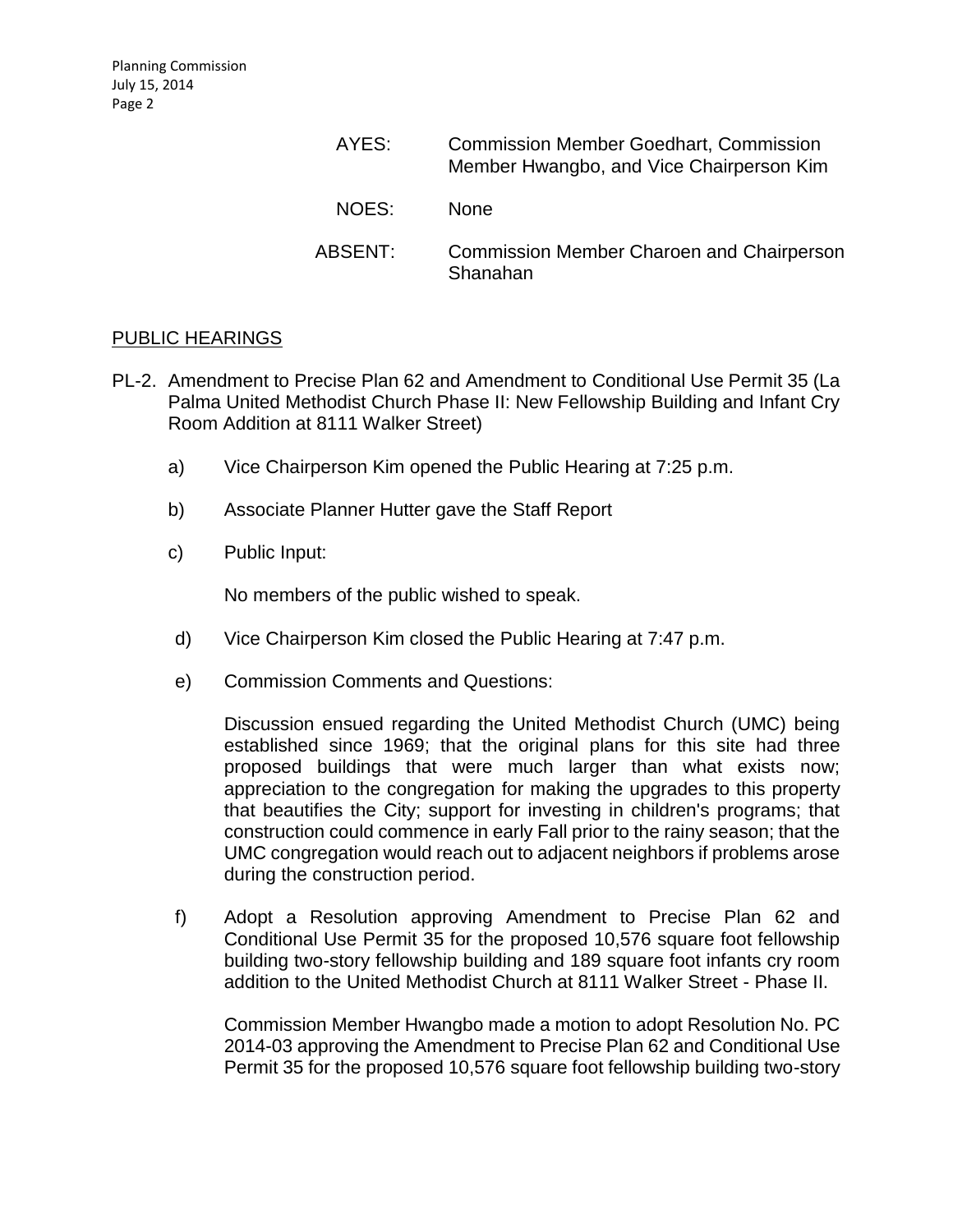fellowship building and 189 square foot infants cry room addition to the United Methodist Church at 8111 Walker Street - Phase II.

The motion was seconded by Commission Member Goedhart and carried on the following vote:

| AYES:   | <b>Commission Member Goedhart, Commission</b><br>Member Hwangbo, and Vice Chairperson Kim |
|---------|-------------------------------------------------------------------------------------------|
| NOES:   | <b>None</b>                                                                               |
| ABSENT: | <b>Commission Member Charoen and Chairperson</b><br>Shanahan                              |

- PL-3. [Precise Plan 274 \(15,198 square foot two-story retail building located on a vacant](http://lapalma.granicus.com/MediaPlayer.php?view_id=&clip_id=839&meta_id=111392)  [retail pad at 12 Centerpointe Drive\)](http://lapalma.granicus.com/MediaPlayer.php?view_id=&clip_id=839&meta_id=111392)
	- a) [Vice Chairperson Kim opened the](http://lapalma.granicus.com/MediaPlayer.php?view_id=&clip_id=839&meta_id=111393) Public Hearing at 7:53 p.m.
	- b) [Associate Planner Hutter gave the](http://lapalma.granicus.com/MediaPlayer.php?view_id=&clip_id=839&meta_id=111394) Staff Report
	- c) [Public Input:](http://lapalma.granicus.com/MediaPlayer.php?view_id=&clip_id=839&meta_id=111395)

No members of the public wished to speak.

- d) [Vice Chairperson Kim closed the](http://lapalma.granicus.com/MediaPlayer.php?view_id=&clip_id=839&meta_id=111396) Public Hearing at 8:03 p.m.
- e) [Commission Comments and Questions:](http://lapalma.granicus.com/MediaPlayer.php?view_id=&clip_id=839&meta_id=111397)

Discussion ensued regarding the high quality of the staff report presented.

f) Adopt a Resolution approving Precise Plan 274 for the proposed 15,198 square foot two-story multi-tenant commercial retail building located at 12 Centerpointe Drive.

Council Member Goedhart made a motion to adopt Resolution No. PC 2014-04 approving Precise Plan 274 for the proposed 15,198 square foot two-story multi-tenant commercial retail building located at 12 Centerpointe Drive.

The motion was seconded by Council Member Hwangbo and carried on the following vote:

> AYES: Commission Member Goedhart, Commission Member Hwangbo, and Vice Chairperson Kim